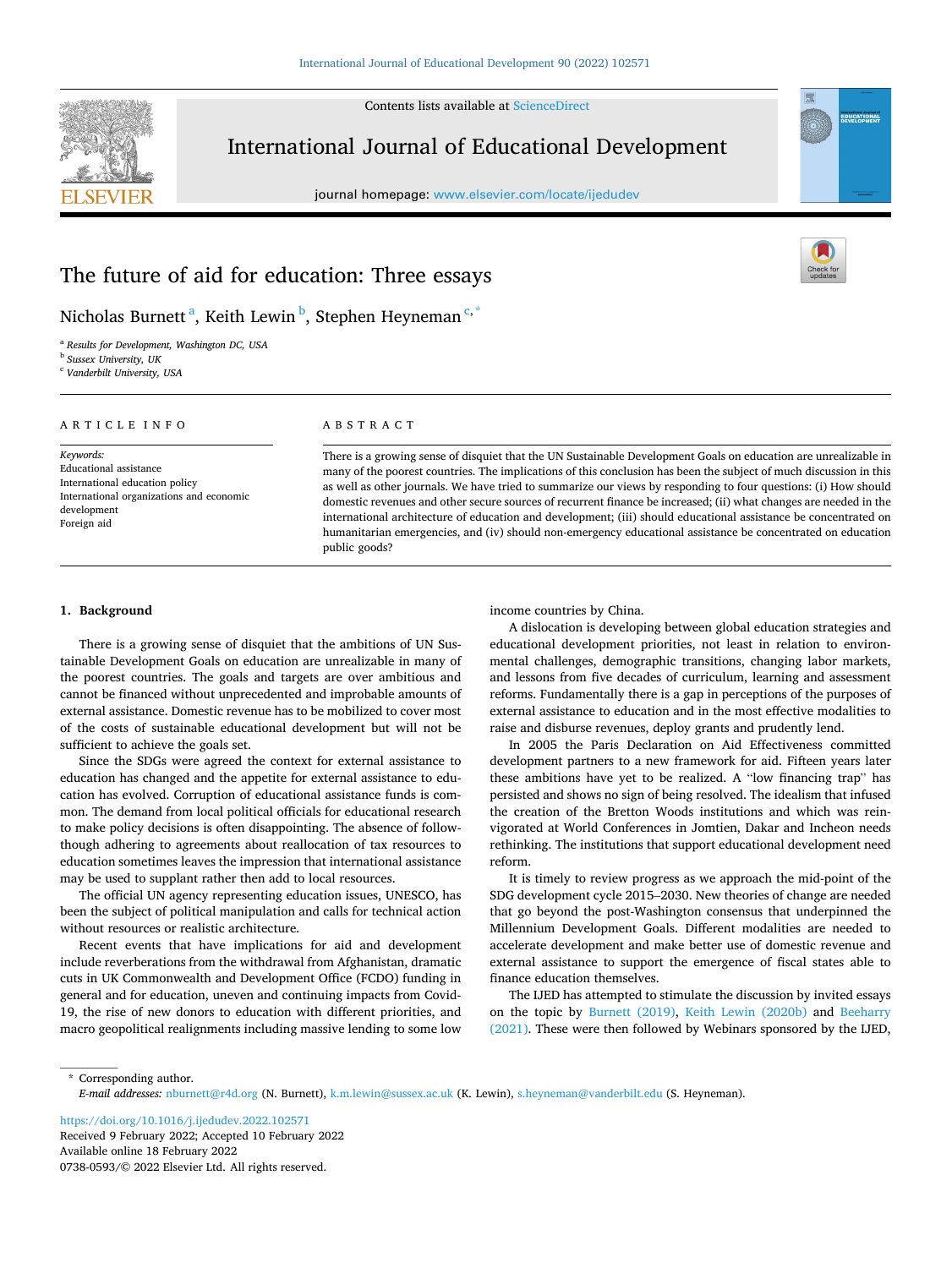the World Bank, the Comparative and International Education Society and UKFIET in February, April and September, 2021. These discussions consisted of senior academics and staff from FCDO and other development organizations. Each was animated by asking presenters to respond to these questions:

- 1. **How should domestic revenues and other secure sources of recurrent finance be increased?**
- 2. **What changes are needed in the international architecture of education and development?**
- 3. **Should educational assistance be concentrated on 'humanitarian emergencies'?**
- 4. **Should non-emergency educational assistance be concentrated on education public goods?**

The responses to each question helped identify some of the implications. As to the first question, one implication was whether there should be a new coordinating agency for education. The second question raised issues of the responsibility of national officials and the commitment to raise and re-allocate domestic revenues. From the third surfaced issues of the international response to the destruction of schools as a result of armed conflict, natural disaster, uncontrolled migration and pandemics wherever they occur geographically, as for example educational opportunities in Turkey, Bangladesh, Uganda, Pakistan, Lebanon, or Columbia for those who have fled armed conflict in a neighboring country. From the last question, examples of education public goods included the quality of administrative and assessment data, their accessibility, interpretation and use.

The discussion has advanced and these three essays are designed to maintain the momentum. We do not necessarily agree with all elements of what others have said but we do agree that it is time for the international community to reconsider the goals and mechanisms of providing external assistance to education. The essays are "Post the Post Washington Consensus: What to do with Aid and Education Financing," by Keith Lewin. Second is "Re-Imagining Aid to Education After the Post Washington Consensus" by Nicholas Burnett, and last is "What to Do About Foreign Aid in Education," by Stephen Heyneman.

## **Post the Post Washington Consensus: What to do about aid and educational financing?**

## **Keith M Lewin**

Finance for education and development is at a crossroads. The current global goals for education (SDG4) are no longer achievable and cannot be financed without a step change in the allocation of domestic revenues to education and a qualitative shift in the nature of international aid. No plausible amount of external assistance can finance the recurrent costs of education in low income countries in a sustainable way ([Lewin, 2020a\)](#page-5-0). Rhetoric and reality have diverged. Pledges to increase the proportion of national budgets and the percentage of GDP committed to education have not been matched by changes in actual allocations since 2000. A low financing trap has developed which is complemented by low levels of learning.

The "learning crisis" ([World Bank, 2018\)](#page-5-0) is in large part a financing crisis that cannot be resolved by piecemeal interventions that fail to address the reasons why public financing is consistently inadequate and unsustainable. External assistance to education has peaked and the appetite for aid to education is diminishing. The SDGs are now of decreasing value to governments and development partners. Large volumes of aid to education in the past have not diminished the demand for more aid in the future.

There are no good reasons why all children do not experience a full cycle of basic education and learn at a level appropriate to their age. It is time to have a different conversation about how to accelerate Sustainable Educational Development (SED) and make more effective use of scarce resources for common benefits.

Four questions have been posed.

1. **How should domestic revenues and other secure sources of recurrent finance be increased?** 

There are two ways of increasing public educational investment sustainably.

- expand the share of education in the government budget
- collect more domestic revenue and increase government spending

Public education systems have to be financed largely from domestic revenue generated from taxes. Expenditure on education averages about 15% of public expenditure in low-income countries. Tax revenue averages about 15% of GDP. This is not nearly enough. Projections show that more than 6% of GDP is needed to finance universal access grades K-12 leaving aside investments needed to enhance quality. Currently more than half of countries in Sub-Saharan Africa (SSA) spend less than 4% of GDP on education as is true for all low income countries. This level has been constant for two decades. So has the amount of government spending for education.

The gap between what is allocated and what is needed is about \$45 billion a year in SSA alone ([Lewin, 2017\)](#page-5-0). Aid to education in SSA has been running at about \$3.6 billion annually only half of which is for basic education and much is tied aid ([GEMR, 2021](#page-5-0)). An increase in domestic revenue from 15% to 16% of GDP in low income countries in SSA would generate more than all the grant aid to education in SSA not just once, but every year. Going forward, most financing of education systems will be generated from increased domestic revenue and from enhanced efficiency and effectiveness, rather than directly from aid.

Escape from low financing traps depends on prioritising education's share of public investment and increasing domestic revenue ([Moore et.](#page-5-0)  [al. 2018\)](#page-5-0) The good news is that tax GDP ratios are likely to rise for reasons that include real economic growth, greater tax collection as a result of digitisation and tax identification numbers, globalisation of corporate tax liabilities, fiscal drag of tax thresholds, and money laundering and anti-corruption measures. Other possibilities include hypothecating some revenue to education (e.g. a percentage of VAT/GSDT or oil revenues). Governments, not development partners, will determine how much of growing public expenditure is directed to education. Development assistance has to be designed as complementary and catalytic ([Fredriksen, 2010](#page-5-0)) rather than as a substitute for insufficient domestic commitment.

## 2. **What changes are needed in the international architecture of education and development?**

The global architecture for education and development has failed to realise the global goals for education set at Jomtien (1990), Dakar (2000) and Incheon (2015). Responsibilities for education and development are spread across a myriad of stakeholders with different motives, competing priorities and varied modes of financing. This multiplicity of agents co-exists with a global framework for education and development that lacks coherence ([Burnett, 2019](#page-5-0)). The SDG agenda has dramatically expanded the scope of global goals and the cost of achieving them. The targets now include universal participation K-12, expanded TVET and higher education, massive investment in assessment and learning in foundational literacy and numeracy ([Lewin, 2019](#page-5-0)). Not only is the agenda unachievable it is also contested and underfunded. Thus donors have focussed on foundational literacy and numeracy but this not de facto the highest priority in many low income countries ([Beeharry, 2021; Crawfurd et al., 2021\)](#page-5-0). UNESCO, the lead UN agency for education, has a global budget that is similar to a single medium size OECD university.

Four changes are needed.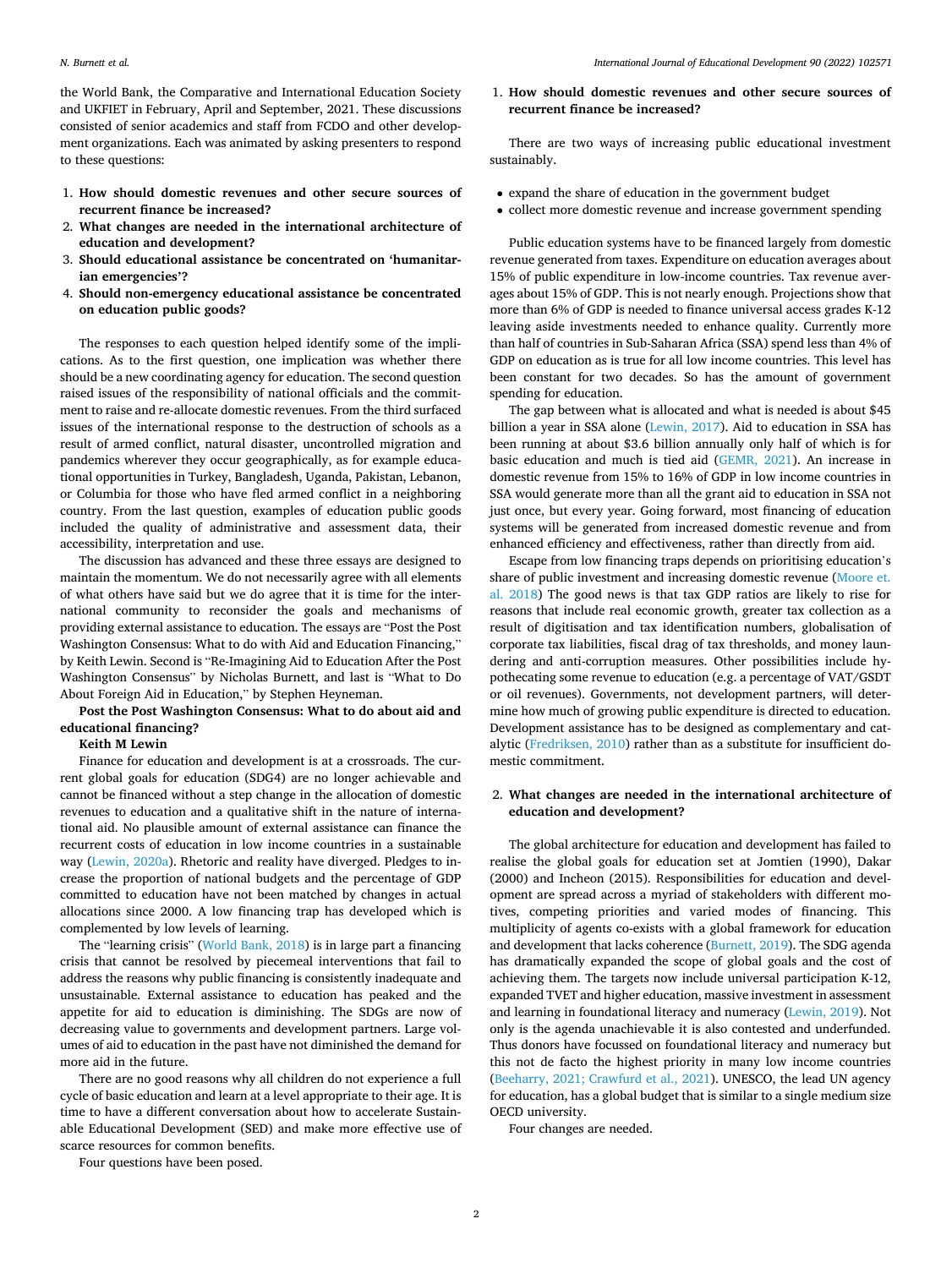- renewed commitment to aid effectiveness to realise ambitions of ownership, alignment, harmonisation, managing for results, and mutual accountability
- generation of sustainable development targets that are achievable and encourage equi-finality – different pathways to the same ends – and multi-finality – different ends linked to national priorities
- rationalisation of responsibilities across different agencies with consistent messaging and funding linked to a new compacts for catalytic aid
- either UNESCO's responsibilities should be accompanied by adequate funding or an alternative institutional arrangement should be made building on existing capacities

## 3. **Should educational assistance be concentrated on 'humanitarian emergencies'**?

The short answer is that emergency assistance should be separated from programmatic support to educational development to avoid a competition for resources that disrupts on-going programmes and may underfund emergencies when demand is high. Better to ring fence a proportion of total aid in a fund to be replenished periodically, available on demand and profiled to meet varied needs.

Emergencies occur when natural disasters or human actions cause large scale dislocations of development judged detrimental to well being. Emergencies are more or less predictable in time, duration and space and have very different pathways of impact and recovery. Disaster relief is different from mitigating the mass despair of failed states ([Collier, 2018](#page-5-0)) as it focuses on catastrophic events rather than systemic failures. Responses should have links to cause and culpability.

Decisions are needed that agree:

- the order of magnitude of resource commitments to a pooled fund (10% of all aid?)
- institutional arrangements for standing capabilities to respond
- national audits of resilience and capacity to anticipate and respond to emergencies
- global insurance funded by progressive levies on contributing nations

## 4. **Should non-emergency educational assistance be concentrated on education public goods?**

Non-emergency aid should finance national and global public goods through grants and concessional loans. Grant aid should not be tied to single suppliers or used to "de-risk" loans that would not otherwise be made. Key issues are to establish who are the main beneficiaries of specific national and global public goods and how such public goods should be financed efficiently.

Public goods may include:

- national pedagogic and curriculum institutes
- copyright free curriculum based learning materials with single payment authoring
- free on-line access to the internet for public educational institutions
- studies of achievement linked to national curriculum and pedagogic practice with international comparabilities as an option
- software for educational planning e.g. school mapping, EMIS, high stakes and formative assessment

#### **2. Going forward**

The post-Washington consensus sought to reconcile markets with the measured interventionism of the state and international aid. Development driven from the North by bi-lateral and multi-lateral agencies has not succeeded in transforming education systems in the South and made rights realities ([Lewin, 2015](#page-5-0)). Grants and loans can accelerate

development but they have many limitations of magnitude, political legitimacy, and consistency over time. Loans are limited by creditworthiness and the burden of repayment. Aid cannot fill gaps in recurrent expenditure but it can catalyse change.

Most low income countries except the poorest and most fragile states now collect more tax than they receive in aid (Moore et al., 2020). If they do not do this, they should. The relationship between low income countries and development partners is changing fundamentally as more countries become fiscal states that collect enough revenue to finance their own public services and determine their own development priorities. This has many implications for aid, the architecture of development institutions, and the relationships between principals and agents.

A post post-Washington consensus needs to recognise that aid to education is a precious vector to accelerate development. However, it has to be deployed to complement national initiatives financed with domestic revenue. The priority is to invest in catalytic inputs that support sustainable gains in participation and learning. If aid is used to address immediate crises without identifying or mitigating underlying causes then low financing traps gaps will remain chronic. Persisting with the SDG's and the architecture of aid as currently configured is not an option and will lead to poor allocative decisions, disappointing progress by 2030, and unsustainable outcomes. What is needed is:

- national and international targets for education which are achievable, costed within plausible country resource envelopes
- action to increase domestic revenue and use more of it to finance education
- external assistance that shifts emphasis from stand-alone projects to development of financially sustainable systems with enhanced efficiency and effectiveness
- grant aid that is catalytic rather than a piecemeal solution to endemic problems
- concessional lending that is close-coupled to fiscal reforms and increased revenue collection
- coordination of external assistance to generate consistent messaging and alignment with national development priorities
- more realistic sequencing of progress with the domestic resources and external assistance available

## **Re-imagining aid to education after the Post-Washington Consensus**

### **Nicholas Burnett**

Almost all donors frame their stated education aid strategies in terms of global goals; multilateral donors and most bilateral ones commit their resources to achieving SDG4. Yet SDG4 is only the latest in a long line of international goals for education dating since 1960, all of which have at a minimum included universal primary education and which now include the entire education sector from early childhood to lifelong learning, a focus on equity, and a recognition of national sovereignty and responsibility. This worthy expansion of the scope of international education goals fails, however, to recognize that, despite huge progress, universal primary education is still to be achieved, educational equity is worsening, the goals are unattainable for most poor countries, most aid for education is bilateral and heavily politically influenced, and countries neither act responsibly nor are held accountable. SDG4 needs to be amended, either literally or de facto through prioritization of its various sub-goals; equity needs specific attention rather than just exhortation in the international goal; and donors and developing countries need to be held more accountable in putting their resources where the needs are greatest.

## 1. **How should domestic revenues and other secure sources of recurrent finance be increased?**

There are two principal problems with current domestic levels of recurrent financing. First, and not specific to education, most developing countries' tax effort (ratio of revenue to GDP) at around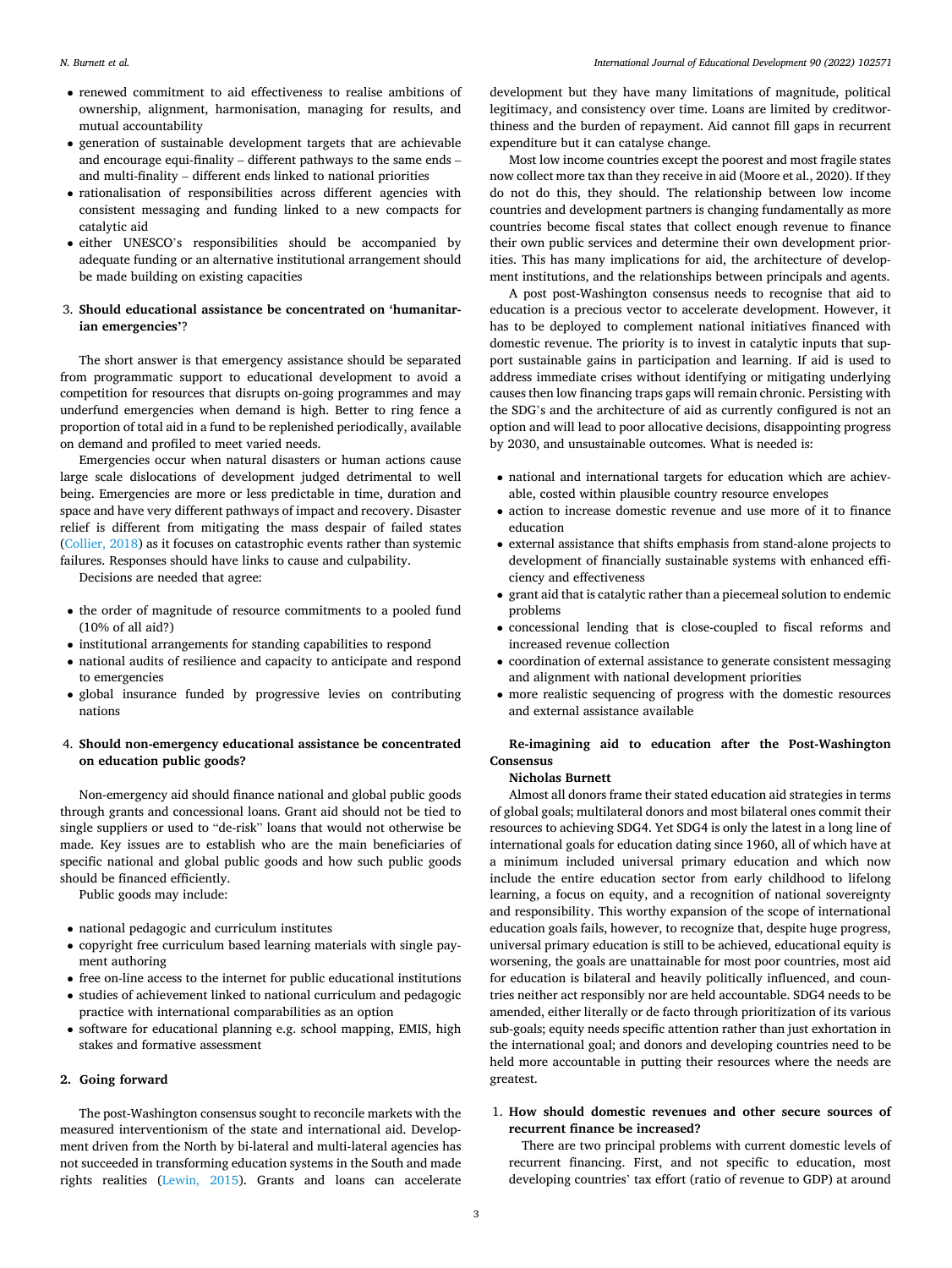14% is less than half the 34% average of OECD countries; developing countries therefore need to increase their tax revenues through various mechanisms, making more revenue available for public spending in general and for spending on education in particular. A high priority for aid, both financial and technical, is therefore to help improve revenue generation. As [Mustapha and Krause \(2016\)](#page-5-0) have shown, there is a positive correlation between spending on education and tax revenues. Reducing tax injustice by reducing corporate tax incentives is one important way to increase revenues (Balsera et al., [2018](#page-5-0)). Second, the share of education in public spending needs to increase to at least 20%, though developing countries currently average below 15%. Earmarking taxes to education, as with the Indian cess tax or Brazil's VAT, can be helpful here. Third, inefficiencies in current spending need to be reduced in order to free up funding for high priority uses; within education, this implies increasing the share of spending on primary and lower secondary education, especially in the poorest areas, while limiting or reducing the share devoted to higher education but ensuring that appropriate borrowing mechanisms are in place to enable higher education students to finance their education out of future earnings.

### 2. **What changes are needed in the international architecture of education and development?**

As noted in the introduction, changes are needed both to SDG4, the global goal for education, and to the international architecture. It is literally crazy to have an architecture build around an unattainable goal, not to mention an architecture that excludes accountability. The principal criterion for changes to the architecture thus has to be that they lead to a revision, or at least prioritization, of SDG4; that they increase the share of multilateral (in 2019 \$4 billion) rather than bilateral (\$15 billion) aid to education (as multilateral aid, for all its problems, tends to be more related to need than does bilateral aid); that OECD redefines its definition of aid to exclude aid to foreign students attending domestic OECD higher education institutions (more than half of Germany's aid is in this category, for instance); and, most important, that they result in an architecture that holds countries accountable, both donors and recipients.

Provoked by the Covid-19 pandemic that has decimated education in the developing world, an attempt to improve the architecture is currently underway. Interagency data and analytical collaboration have improved among the World Bank, UNESCO and UNICEF, for example, on the impact of Covid-19 and on trends in financing. In July 2021 the SDG4-Education 2030 Steering Committee, run by UNESCO, was revamped and renamed the SDG4 High-Level Steering Committee, with a reduced number of member countries, agencies, NGOs and the like (28 compared to 44 before), a more balanced regional representation, a "no delegation" policy to ensure that members are at ministerial/agency head level, the creation of a Sherpa group to support and prepare its meetings; and the establishment of an inter-agency secretariat. These changes followed a remarkable admission of previous failure by the various agencies involved, including UNESCO.

Encouraging though these changes are, they are essentially minor. They do not address the fundamental problems, notably the inappropriateness of SDG4, the low share of multilateral aid and the lack of accountability in the system. They also occur in parallel with an extremely unhealthy emerging coordination competition between the High-Level Steering Committee, still UNESCO-driven, and the World Education Forum, driven by The Education Commission. There are enough problems with the current architecture that we do not need a competition to coordinate it better!

At the root of the problems of the current architecture is the everdeclining role of UNESCO in education combined with the continued adhesion to the unprioritized SDG4 that UNESCO played the major role in defining. UNESCO's previously excessively small budget has been devastated since 2011 by the failure of the United States to provide its financial contribution and then by the formal US

withdrawal from the organization. Its Director-General's speeches and pronouncements on education, which is after all UNESCO's principal area of activity, are notable for their absence. I have argued elsewhere ([Burnett, 2019](#page-5-0)) that the ideal would be to establish a new UN apex organization for education that could coordinate prioritization and the development of global public goods for education. This is probably not politically feasible right now. Instead the United States, which UNESCO would dearly love to have rejoin, should insist on dramatic reform as a condition of reform, including of apparently mundane matters that contribute to UNESCO's weakness, such as the de facto lifetime job protection that its regular staff currently enjoy (see [Burnett, 2011\)](#page-5-0).

- 3. **Should educational assistance be concentrated on "humanitarian emergencies"?**
- 4. **Should non-emergency educational assistance be concentrated on education public goods?**

Aid for education has three principal roles: support to countries that cannot themselves afford the education systems they need, the provision of global public goods, and humanitarian education assistance.

The first two are very important and should not be subjugated to humanitarian assistance. This is not to say that a higher share of humanitarian assistance should not be for education (it remains pitifully low), or that there is not a clear global (or common) good in educating displaced people and refugees whose education may represent an excessive burden on host governments, or that new mechanisms are not needed to help finance education in humanitarian settings. Notably relevant here is the idea of insuring education systems against natural disasters, as currently happens, for example, with climate vulnerability among some island nations through the Caribbean Catastrophe Risk Insurance Facility and the Pacific Catastrophe Risk Assessment and Financing Initiative, along with the African Risk Capacity mechanism that insures African Union members against crop losses. Such insurance could have been invaluable for the Covid-19 pandemic. Rich countries should make their own provisions for domestic humanitarian education emergencies; there is no case for them being part of any arrangements aimed at countries that simply cannot afford to self-insure.

Nor should education aid be concentrated only on education public goods. Aid to countries is essential if they are to overcome domestic financing constraints. Even those who make a major effort, such as Niger that spends 5% of its GDP and over 20% of its budget on education, simply do not have sufficient resources to finance the education systems that their still rapidly growing young populations need. There is no reason to deny aid to countries that make an effort and hold themselves accountable.

Again, this is not to say that the use of aid for global public goods in education should not be increased. The fact that the UNESCO Institute for Statistics is seriously underfunded is an international scandal. New methods of technical cooperation in education, based on South-South coaching rather than old-fashioned technical assistance by Northern expatriates, have enormous potential. The technical knowledge of many education professionals needs strengthening.

The fundamental issue is that aid to education is too low. It is only this that leads to suggestions like those in the two questions here considered. Aid should be higher, more of it should go to global public goods, more to humanitarian assistance, but the bulk should be targeted on low-income countries that make an effort and hold themselves accountable, domestically and internationally.

#### **What to do about Foreign Aid in Education**

#### **Stephen P. Heyneman**

The last 50 years have been devoted to the expansion of nationbuilding education assistance to low and middle income countries, but now I believe the enterprise should shift to new purposes. The reasons are explained below.

Corruption and lack of recipient country accountability is critical. Corruption is no worse in education than other sectors – power,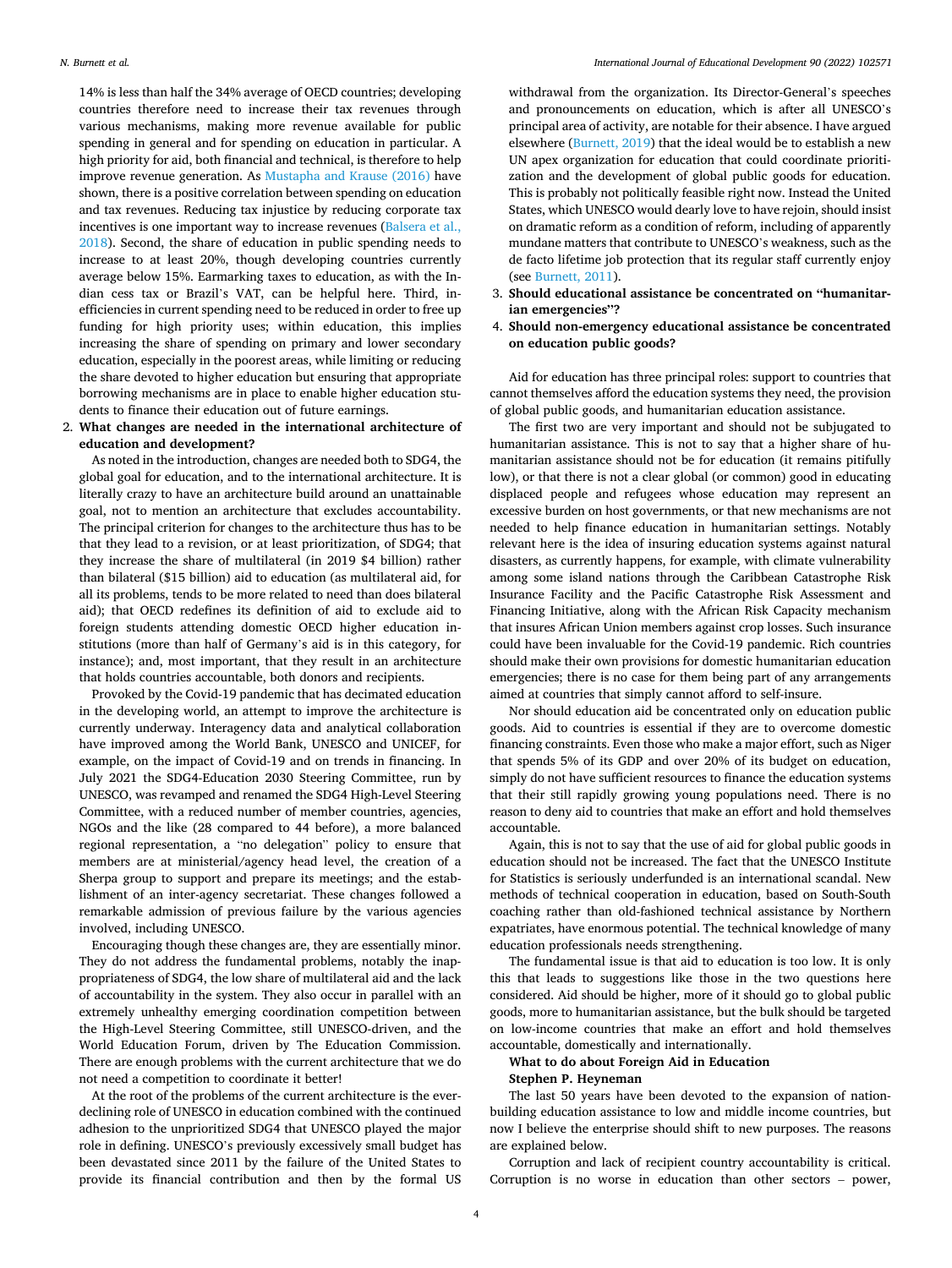transport, infrastructure, public and financial sector management. But corruption is prevalent in education. Salaries continue when teachers do not exist. Contracts to write and supply textbooks are offered family members of education ministers. Universities have to apply for reaccreditation after the accreditation agency is suddenly managed by a relative of the president. Schools are declared to be free of private cost but then governments do not invest in the needed infrastructure to serve the onslaught of new students. Private fees become the norm in countries with free education; state school systems hemorrhage students to low fee non-government schools which governments then restrict by inserting new regulations.

Development assistance agencies know all this but have not been successful at stopping it. Instead of holding recipient countries accountable, development assistance agencies concentrate on how poor the schools are, how little children actually learn and how little it would cost (two aircraft carriers?) to solve the problem. Political attention is focused on how to get donors to be more generous. Little attention is paid to the aid which displaces local education expenditures. Raising educational expenditures by recipient countries is not seen as a solution. What have the results been? Tax-payers in OECD countries are tiring of the argument that providing more charity is the solution and that the heart of the problem is the stinginess of industrial democracies rather than the responsibility of recipient countries.

The phone book for NGO's operating in Nairobi is huge. Each NGO claims that it does good. They raise contributions from advertising their accomplishments. However, the means by which 'good' is achieved is not mentioned. Consultants and foreign officers can be seen in the cafes, bars, swimming clubs, golf courses. They are the ones with air conditioned Land Rovers spouting fancy exhaust snorkels and refrigerators in the back.

Example. I once spoke with the director of an NGO whose purpose was to provide fresh water wells for rural villages. After a few years the charity had a multimillion dollar budget and an expanding number of employees. The director described a recent inauguration of a village well. There had been a ceremony with dancing and singing. Had the District Health Officer been invited to the well-opening ceremony? "No, we did not consider it," the director said, "the only thing the government does is delay and throw up road blocks."

Example. A few years ago I asked to speak to the director of education finance in a West Africa country which receives an abundance of foreign education aid. I was warned that I may not like what he would say. He was crotchety. I asked him what the problem was. He cleaned his rimless glasses and took his time responding. "We need the money" he said, "but we should NEVER have allowed a development assistance agency or foreign charity to implement projects." He said he felt like a visitor in his own country. He outlined the problem caused by the difference in salaries, equipment and life styles of foreigners, their youthful inexperience, and their gross ignorance of local cultures.

Example. Graduate school candidates often advertise work they do for a charity. One young man listed an activity as 'building schools in Kazakhstan'. His work was part of a church mission. He spent three weeks in Kazakhstan. Two weeks were spent in the largest city and one week 'in the field'. In the field he spent three days touring a city of 300,000 and three days commuting to and from a village school under construction. His total time building schools? Three days. Many who work in education on behalf of faith-based charities might be less likely to over-state their sacrifices. But this particular individual was hardly isolated. He was convinced that he had contributed to solving the problems of education. He seemed to believe his activity in Kazakhstan made him virtuous; that he had made a sacrifice so significant, that 'building schools in Kazakhstan' deserved to be listed on his curriculum vitae and provide an advantage over other candidates to graduate school.

Part of the issue of assistance in education has to do with the problematic nature of charity itself.

Here is how one person expressed it:

Perhaps the most overrated virtue in our list of shoddy virtues is that of giving. Giving builds up the ego of the giver, makes him (feel) superior and higher and larger than the receiver. One has to remember some of our wolfish financiers who spend two-thirds of their lives clawing fortunes out of the guts of society and the latter third pushing it back. ([Steinbeck, 1941](#page-5-0). p. 272).

What Steinbeck argues here with respect to private individuals could apply to nations. A parallel set of circumstances is established, between superior and inferior, giver and receiver. In terms of foreign policy, it has proven counter productive. Nation-building goals have lowered the reputation of the donor and has made a mockery of the claims of the donor agencies. The structure of nation-building education foreign assistance is broken, but it is broken for reasons which are broader than its outdated 'architecture'. It is broken because the moral spirit behind it is debilitating. Aid to education for the purposes of nation-building reinforces a country's ego-centric views of its contribution. Without justification, it claims to solve problems which have over many years proven intractable. And it has left untended the responsibility of those who own the problem in the first place, the recipient countries themselves. I tend to agree with someone who taught in Malawi in 1967, about the same time I did. Here is how he puts it:

"I have tried to understand how to reconcile the nature of poverty, the role of charity, the intervention of aid organizations, and the maneuverings of governments… After repeated visits to Africa over fifty years, I concluded that foreign aid as it is conventionally practiced is essentially a failure, futile in relieving poverty, and often harmful, relieving the ills of a few at the expense of the many. Most charities are diabolically self-interested, proselytizing evangelists, tax-avoidance scammers with schemes to buff up the image of the funder — often someone in disgrace or mired in scandal or obscenely rich. Claiming to be apolitical, such charities allow authoritarian governments and kleptocracies to go on existing, because the charities do the governments' work, and in doing so, prevent oppressed people from understanding how they are being exploited" ([Theroux, 2019,](#page-5-0) p. 408).

#### **3. Responses to the four questions**

Domestic revenues and other secure sources of finance are the sole responsibility of the national and local government. It is their choice as to how to allocate domestic resources. International organizations might offer advice and support the necessary professional mechanisms to monitor progress.

The Education Sector in UNESCO has been moribund for decades. It has failed to adequately recognize the importance of statistics on which the world depends ([Heyneman, 1999](#page-5-0)); it has stubbornly ignored the priorities of member states which would attract new resources [\(Hey](#page-5-0)[neman, 2003, 2011\)](#page-5-0); it has been captured by naïve advocacy campaigns over evidence to insure sector-wide progress ([Heyneman, 2009](#page-5-0)); it considers itself an agency with authority to pronounce goals to nations though equipped with the resources of a community college ([Heyneman,](#page-5-0)  [2006; Heyneman and Lee, 2016\)](#page-5-0); and for reasons of political ideology it has ignored the educational concerns of nations which are not classified as 'developing' [\(Heyneman and Pelczar, 2006\)](#page-5-0).

The pandemic has reminded us that educational emergencies are real and deserve to be addressed by the international community. Helping education recover from natural disasters, armed conflict, uncontrolled migration and collapses in pubic health should be the focus of a new international education agency. However, its terms of reference need not be confined to countries at one end of the economic spectrum. A new international education agency should be able to respond if education is threatened because of an emergency. In rare but important instances, this might be justified in an OECD country if adequately co-financed ([Heyneman, 2007](#page-5-0)).

Should non-emergency assistance be concentrated on education public goods. Yes.